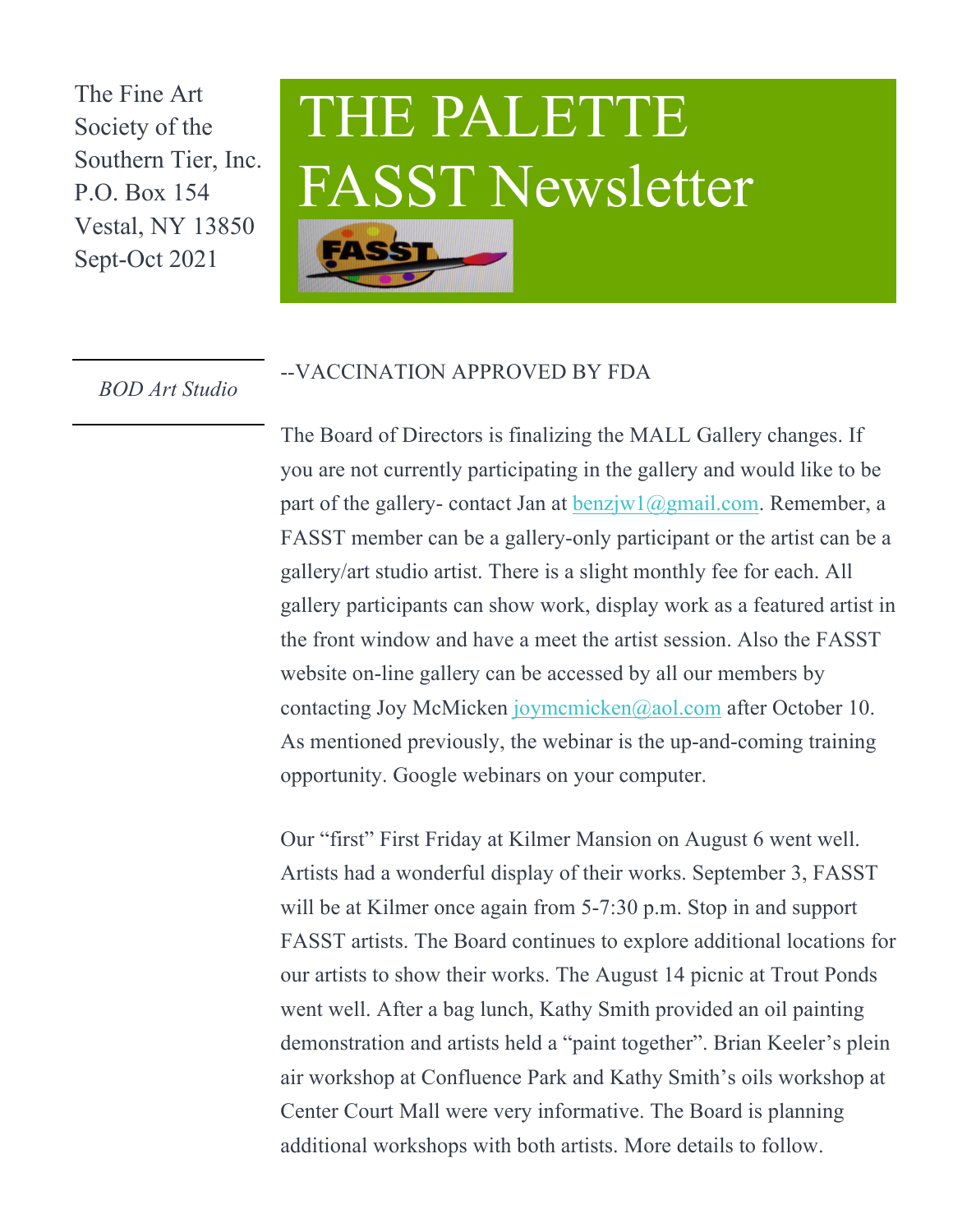## *SEPT-OCT EVENTS*

## TO SIGN UP-email Jan **benzjw1@gmail.com**

Courthouse Paint Together, Kids and Adult Workshops-to be rescheduled August Paint together cancelled due to rain. September 3, 2021-First Friday Kilmer Mansion 5-7:30 pm Bus trip to Metropolitan Museum is rescheduled-Spring 2022 September 18, 2021, 11-2 -Richard Henry FREE watercolor workshop October 1, 2021, First Friday Kilmer Mansion, 5-7:30 pm October 2, 3 BCAC Art Trail at the Mall Gallery,10-4 each day. October 2, 3 BCAC Art Trail at Kilmer Mansion, noon-4 each day October 2, 2021-Kids Halloween Workshop at Oakdale Mall-location pendingcontact Scott Stevens - s.stevensartgal@aol.com October 28, 2021 Paint Together--noon-4 pm, Center Court-Oakdale Mall location pending WELCOME! NEW MEMBERS-

Debbi Parrington Doris Cheung Bill and Sue Ritchie

Sincerely, Janice L. Wood, President, Board of Directors